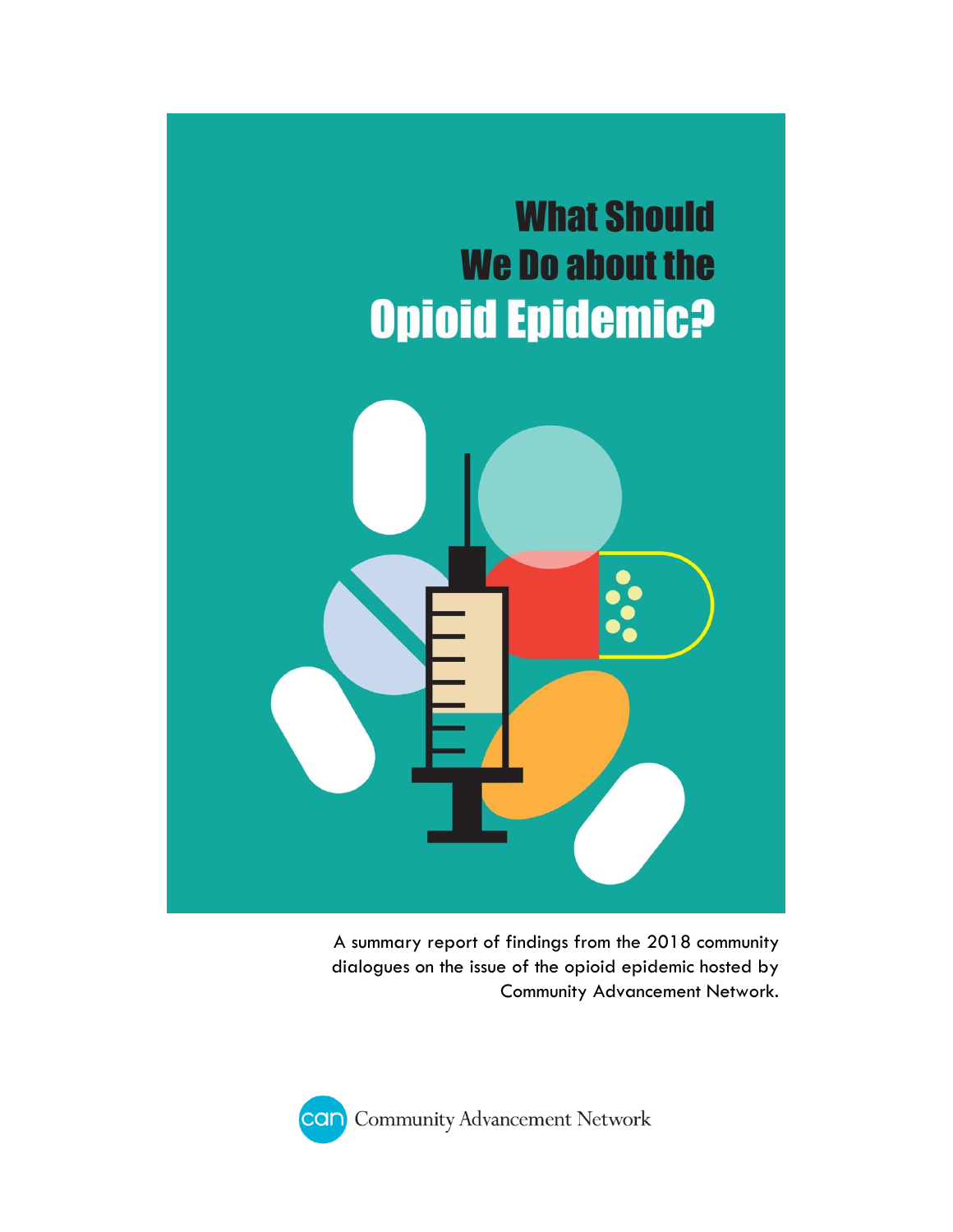# **OVERVIEW**

Drug abuse, a problem the United States has faced for decades, has taken a sharp and lethal turn with the rise of opioids – both legal painkillers such as oxycodone and fentanyl and illegal ones like heroin. According to the Centers for Disease Control, more than 64,000 Americans were killed by drug overdoses in 2016. In 2015 & 2016, there were 299 deaths in the City of Austin that were attributed to drug overdose and 191 of these deaths were opioid-related. From 2006-2016, 1,398 Travis County residents died from drug overdose. 42.2% of those deaths were caused by opioids, and 7% of opioid overdoses were intentional. In 2016, 444 Travis County residents were hospitalized with a drug overdose diagnosis. 60% of those hospitalizations were people under the age of 44.

While our region is not seeing the crisis levels that other parts of the country are experiencing, there are still concerning trends. For example, local data shows that 7.5 per 100,000 people died in Travis County from an opioid overdose in 2016. That is lower than the United States (13.3), but higher than the Texas rate (4.9).



During the Fall of 2018, Community Advancement Network (CAN) hosted

three deliberative dialogues with community members on the topic of how to address the opioid epidemic. During these dialogues, people had the opportunity to delve more deeply into the issues and implications that are facing communities and individuals. Utilizing a discussion guide developed by the National Issues Forums (NIF), participants explored a range of perspectives, actions and trade-offs to be considered. The NIF discussion guide offers three options for deliberation, based on differing views of what people hold most valuable, and different potential paths for addressing the problem. For some, addressing the opioid epidemic is a question of ensuring that we make more resources available to treat addiction and connect people with those resources. Others, who see it as a threat to the safety of communities, say that the appropriate response is more law enforcement and regulation. And for some people, it is important to maintain focus on our individual rights to privacy and self-determination, not to be swept away by the crisis of the moment.

Similar conversations have been happening across the country as part of a national discussion on the opioid crisis. In these deliberative dialogues, communities host forums utilizing the NIF discussion guide and participants share their experiences and views, weigh the pros and cons of specific solutions, and see where they may have common ground. These facilitated conversations help people better understand the issue from different perspectives and learn what other community members think about the issue. When residents come together to share their experiences, concerns and aspirations, new ideas emerge and an increased sense of goodwill and trust can be fostered. The output from these conversations not only informs local policy makers and community leaders, but is incorporated into the results from the NIF conversations happening nationwide.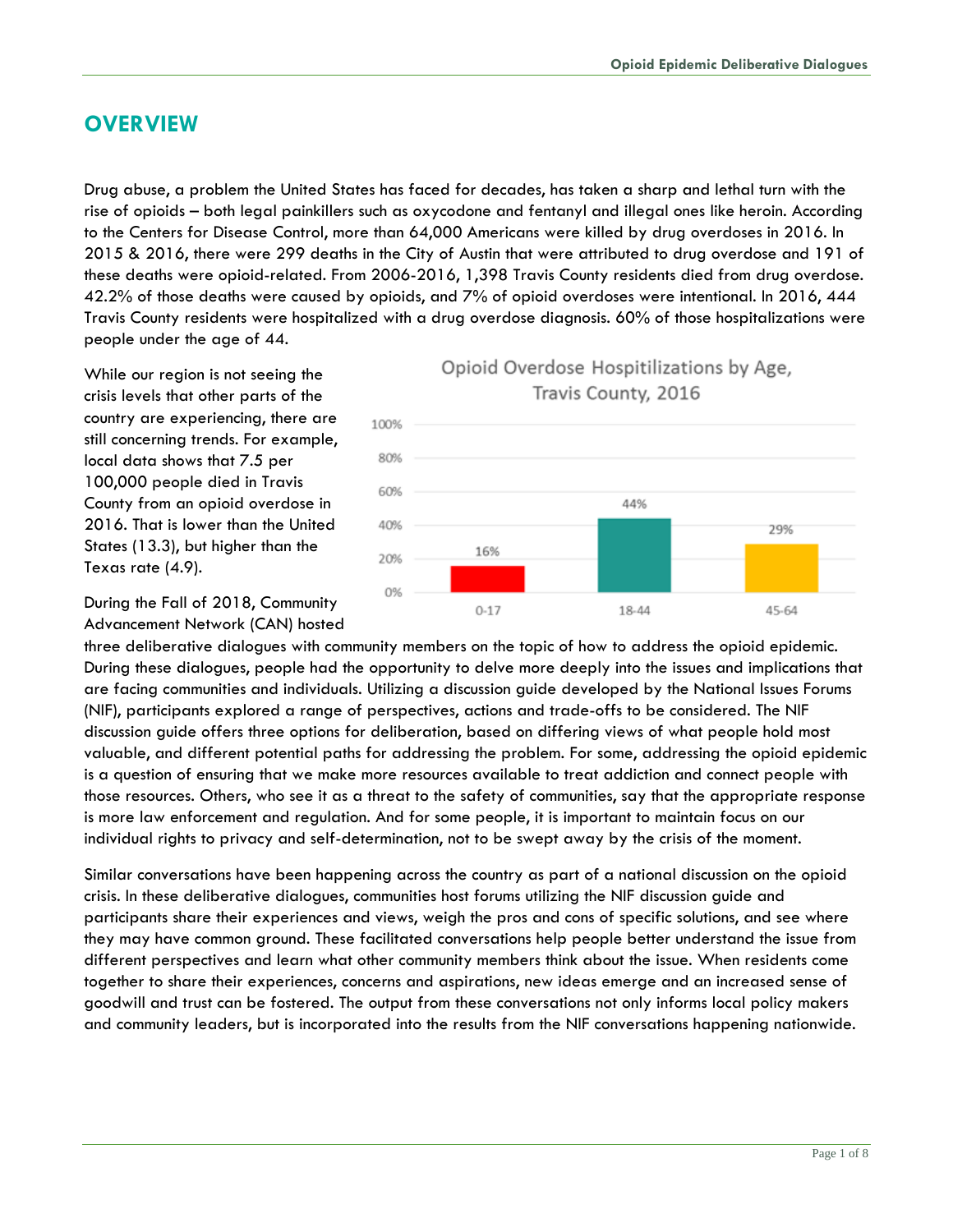## **PROCESS**

During October 2018, CAN held three deliberative dialogues on the issue of the opioid epidemic. In preparation for the dialogues, a three-hour facilitation training was conducted by Civic Collaboration. Approximately (20) volunteers were trained to facilitate the discussions and capture key points. During the dialogue, facilitators encouraged participation and deliberation, and note-takers ensured that the conversation highlights were captured.

Each 2.5-hour event was free and open to the public. The dialogues were hosted at University



Presbyterian Church, Travis County, and Huston-Tillotson University. After sharing a meal, attendees heard a brief presentation about the deliberative dialogue process and watched a short video describing the NIF issue guide to be used during the facilitated small-group discussion.

The NIF issue guide provides a framework for people to explore how communities might address the opioid epidemic. It offers three different options for deliberation, each rooted in different, widely shared concerns and different ways of looking at the problem. No one option is the "correct" one; each includes drawbacks and trade-offs that are important to grapple with in order to make progress on this issue. They are not the only options available, rather they are presented as a starting point for deliberation.

### **OPIOID EPIDEMIC ISSUE GUIDE**

#### **OPTION 1 – FOCUS ON TREATMENT FOR ALL**

This option says that given the rising number of deaths from opioids, we must devote considerably more resources to treatment in order to make any real headway in turning around the epidemic. The primary drawback of this option is that it does little to stop people from becoming addicted in the first place.

### **OPTION 2 – FOCUS ON ENFORCEMENT**

This option says that our highest priority must be keeping our communities safe and preventing people from becoming addicted in the first place. The primary drawback of this option is that it criminalizes a public health problem and makes it less likely those who are addicted will seek treatment.

### **OPTION 3 – FOCUS ON INDIVIDUAL CHOICE**

This option recognizes that society cannot force treatment on people. We should not continue to waste money on a failed "war on drugs," but focus instead on reducing overdoses. Only those who wish to be free of addiction end up recovering. The primary drawback of this option is that it makes addiction seem okay.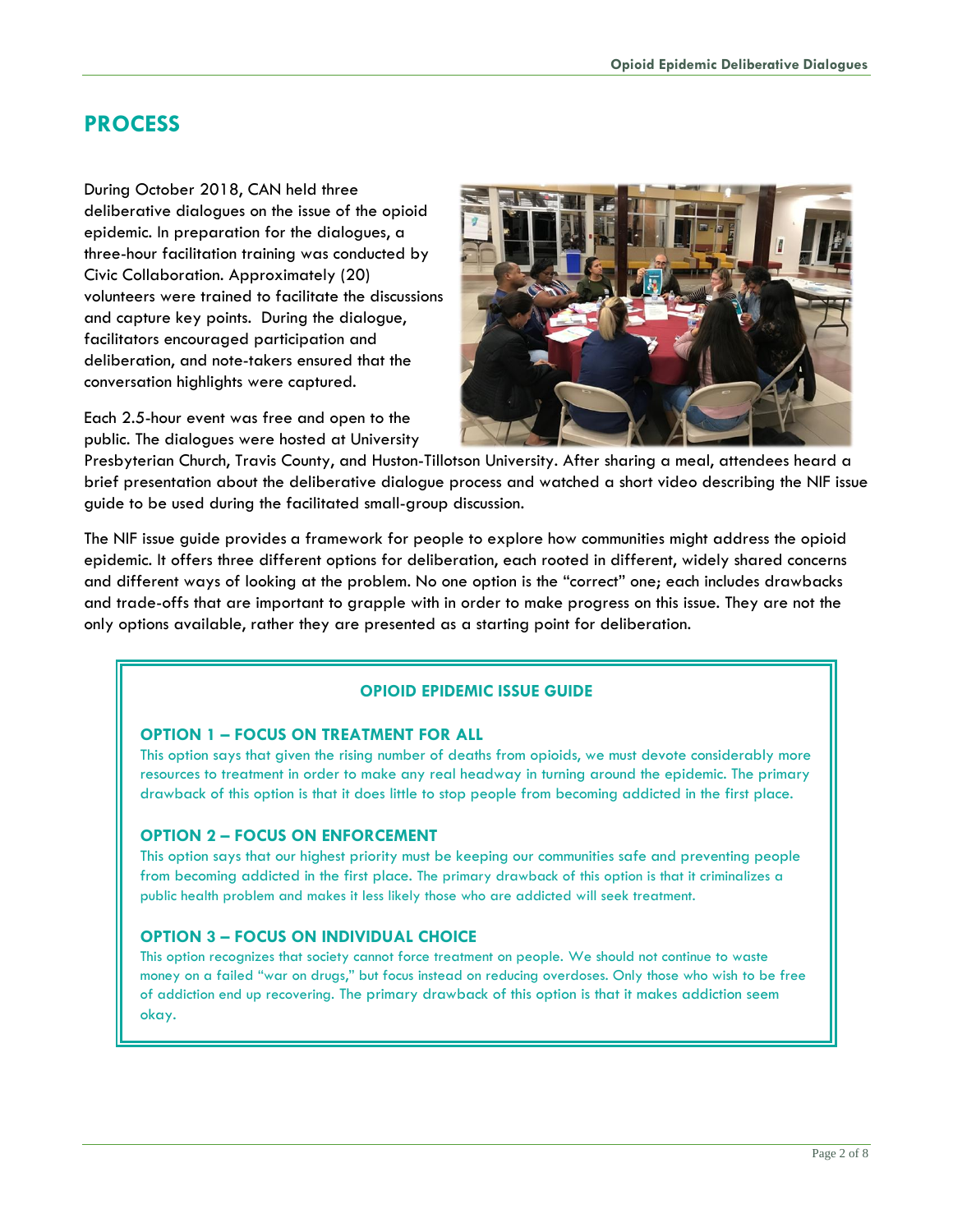The aim of the dialogue was not to select any one option as the best alternative, but rather to begin to explore common values, consider the benefits and drawbacks of possible actions, and identify any areas of common ground and issues that still need to be worked through. During the 2-hour dialogue, participants shared their views and experiences, learned about other's perspectives, and grappled with the tensions between things people hold deeply valuable, such as personal freedom, fair treatment for all, and an individual and collective sense of security. At the conclusion of the dialogue, attendees were asked to fill out the NIF questionnaire to provide their opinions on topics related to the opioid epidemic. Data from these responses is reflected in the charts in this report.

# **PARTICIPANTS**

Each dialogue session was attended by approximately 15 – 30 attendees, with people broken out into small groups of 6-10. A total of 50 people participated in the dialogues. Attendees ranged in age from teens to seniors and came from different ethnic backgrounds. Nearly 30 different zip codes were listed in the questionnaires.



## **FINDINGS**

The dialogues uncovered a variety of perspectives about what we should do to address the opioid epidemic. However, there were a number of key themes that emerged across the conversations. These included:

- **Criminalizing a public health problem is not the right approach**
- **Providing both treatment and long-term recovery support is essential**
- **The stigma of substance use disorder must be overcome through education**
- **A holistic approach is required to address this complex problem**
- **More awareness and a greater sense of urgency are needed**

For each of these themes that emerged, participants explored areas where they felt improvement was needed and potential impact of making change, as well as possible downsides that needed to be considered.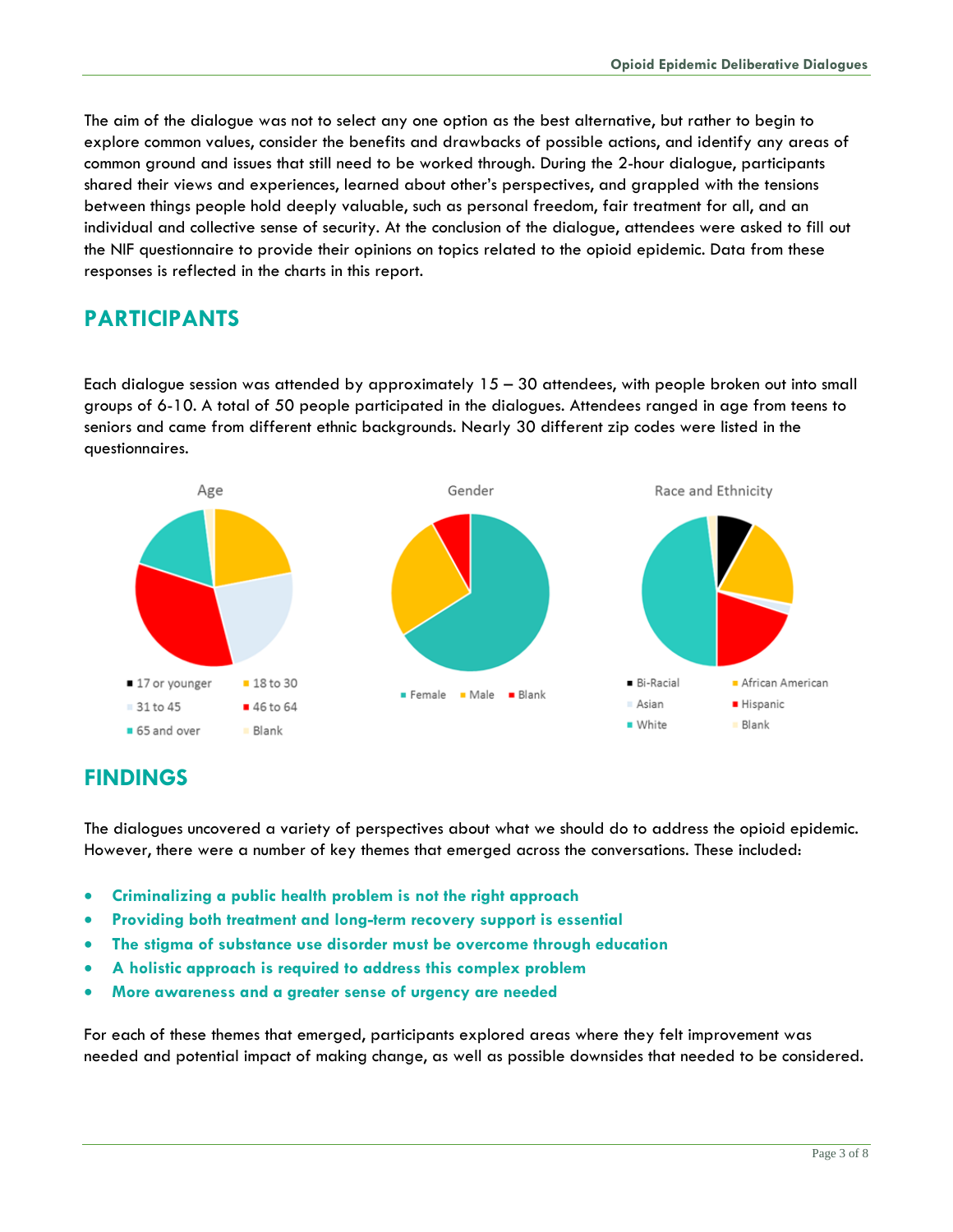## **Criminalizing a public health problem is not the right approach**

Of the three options presented in the issue guide, the focus on enforcement was the least preferred by dialogue participants. There was strong agreement that substance use disorder should be treated as a public health issue and that criminalizing it with convictions is not an effective way to address the problem. Greater enforcement can cause some to hide their problem with substance use and not get treatment for fear of arrest. Some participants felt that being incarcerated had saved lives of people who were using opioids and that it could be a pathway to begin to get treatment. However, people broadly felt that this approach caused significant harm, and that the stress of experiencing arrest and the ongoing difficulties created by





having a criminal record were tremendous drawbacks. There were also significant concerns about drug enforcement being unjust in how it is applied and that it disproportionately impacts people of color and lower-income communities.

There was support, however for going after drug traffickers and for making drugs less accessible. Many felt drugs were much too easy to get, and rather than going after users, or even small-time dealers, that law enforcement should put its resources into cracking down on the entities that traffic drugs on a large scale.

In addition, a significant part of the discussion of enforcement focused on the need to hold doctors and the pharmaceutical companies more accountable. People said that doctors should stop overprescribing pain medications and should instead spend more time with patients and identify alternative medications and approaches to manage pain. While people recognized that there is a place for pain medication, and that doctors may become reluctant to write prescriptions if they are increasingly held accountable, there was a strong sense that there should be greater responsibility on the part of doctors and a shift away from an overreliance on prescribing pain medication.

Much of the conversation about enforcement focused on the pharmaceutical companies that produce and sell



opioids. There was strong support for drug companies to reinvest in research and the creation of non-addictive pain medication. Some felt that drug companies, similar to the tobacco industry, should pay for treatment of the problems that their drugs helped create. While some people felt that pursuing legal action against the drug companies will not be fruitful, and others expressed concerns that drug companies would continue to profit as they create new drugs to counteract current drugs on the market, there was broad agreement that these

companies need to be held accountable and that they need to invest in solutions to the opioid epidemic.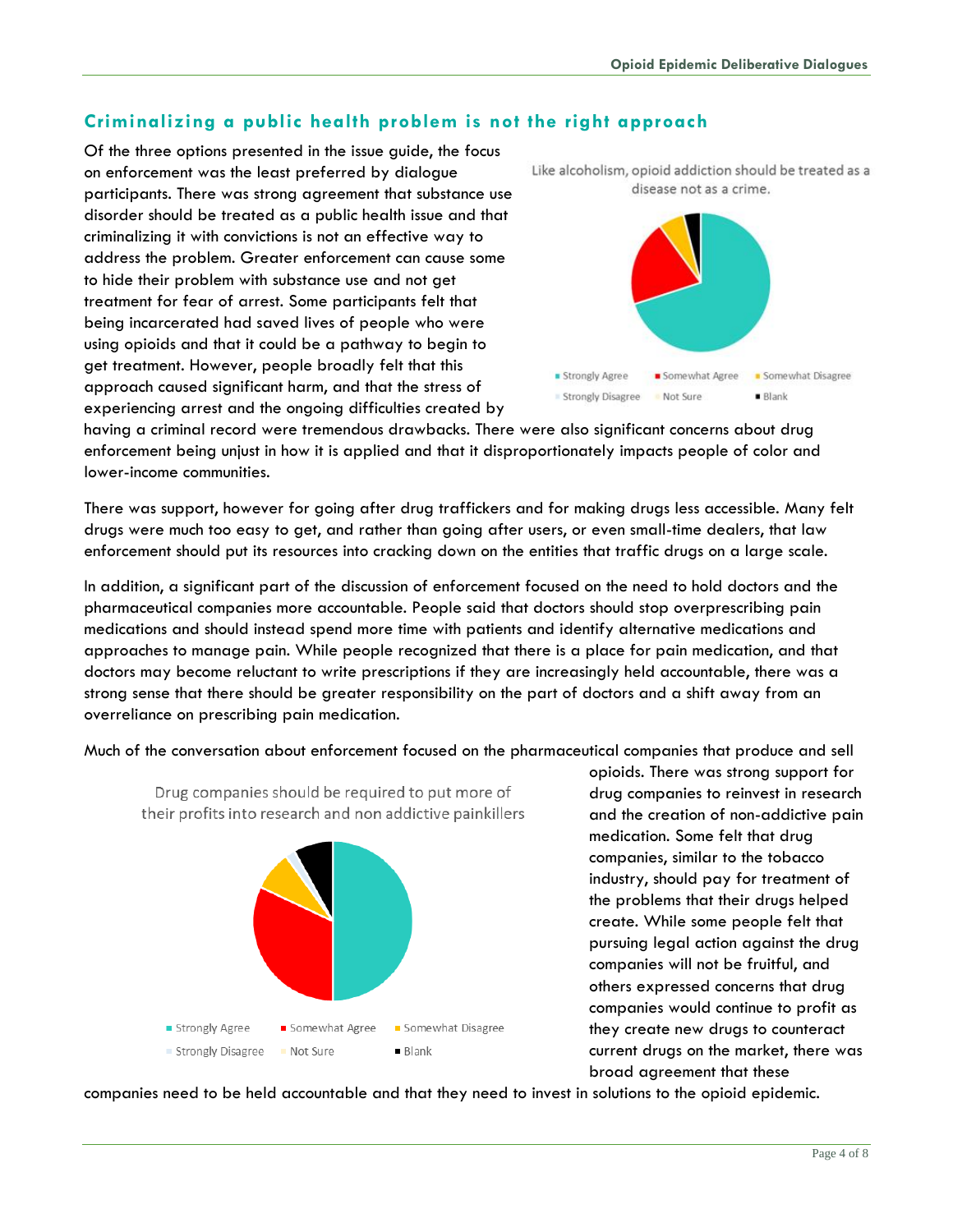### **Providing both treatment and long-term recovery support is essential**

Of the three options laid out in the discussion guide, the option that emphasized a focus on treatment for all was the most broadly supported across the dialogues. Many participants said that substance use disorder is a medical condition that should be treated, similar to diabeties, cancer or any other health issue and that a proactive, compassionate approach is far better than a punitive one. Therefore the best way to address the opiod crisis is through treatment.

Because opiod addiction is a chronic illness characterized by relapse, it can take many months to overcome. It is very important that treatment is longterm and that it includes a recovery-oriented system of



care. Some participants shared their perspective that traditional rehabilitation approaches, for example a period of (30) days in treatment, had very poor success rates. People run the risk of overdosing once they have been off the drug, as their tolerance has been reduced. Participants broadly supported the use of Naloxone, a drug which is used to resuce individuals from opioid overdose.

Participants also discussed the merits and drawbacks of safe use center and sobering centers. There was support for safe use centers, as some viewed these facilities as providing a pathway for people who may want to start treatment to do so. It also would leave police and emergency medical services free to deal with other issues. However, people expressed concerns about whether or not these centers would have the resources and treatment options available, and how they'd handle issues such as whether people bring their own drugs or the sites supply them. Another concern was that there would be significant pushback against opening these centers in neighborhoods, and resistence to using public tax dollars for these centers.

Medically assisted treatment was also viewed as a positive approach, but people felt that it can't be done in isolation and must be part of larger recovery strategy. The conversations also raised the importance of access to, and affordability of, treatment centers. People also expressed the need for better oversite of treatment facilities to improve consistency and effectiveness. There were also overarching concerns over the lack of access to health insurance, which can lead to delays in long-term recovery with catastrophic consequences.

## **The stigma of substance use disorder must be overcome through education**

Participants broadly shared the view that there is a stigma attached to addiction and that this stigma is one of the greatest barriers to addressing the challenge. Many felt that substance use disorder is not understood as a public health issue and there is a significant amount of shame, blame, fear and ignorance related to the opioid crisis. They felt it was important to bring substance use disorder into the light, so it can be addressed. For example, for people on medically assisted treatment, there are currently risks of not being able to get housing or a job because you will be judged for your substance use. By lessening the stigma on addiction, people would feel safe enough to seek treatment.

The need for education about the opioid epidemic came up repeatedly in the dialogues. People from all walks of life need to be educated about the risks of prescription pain killers, the nature of addiction and the options for recovery. People also need to understand how widespread the problem is, and community conversations need to be coordinated. By proactively addressing the issue, we can avoid waiting for tragic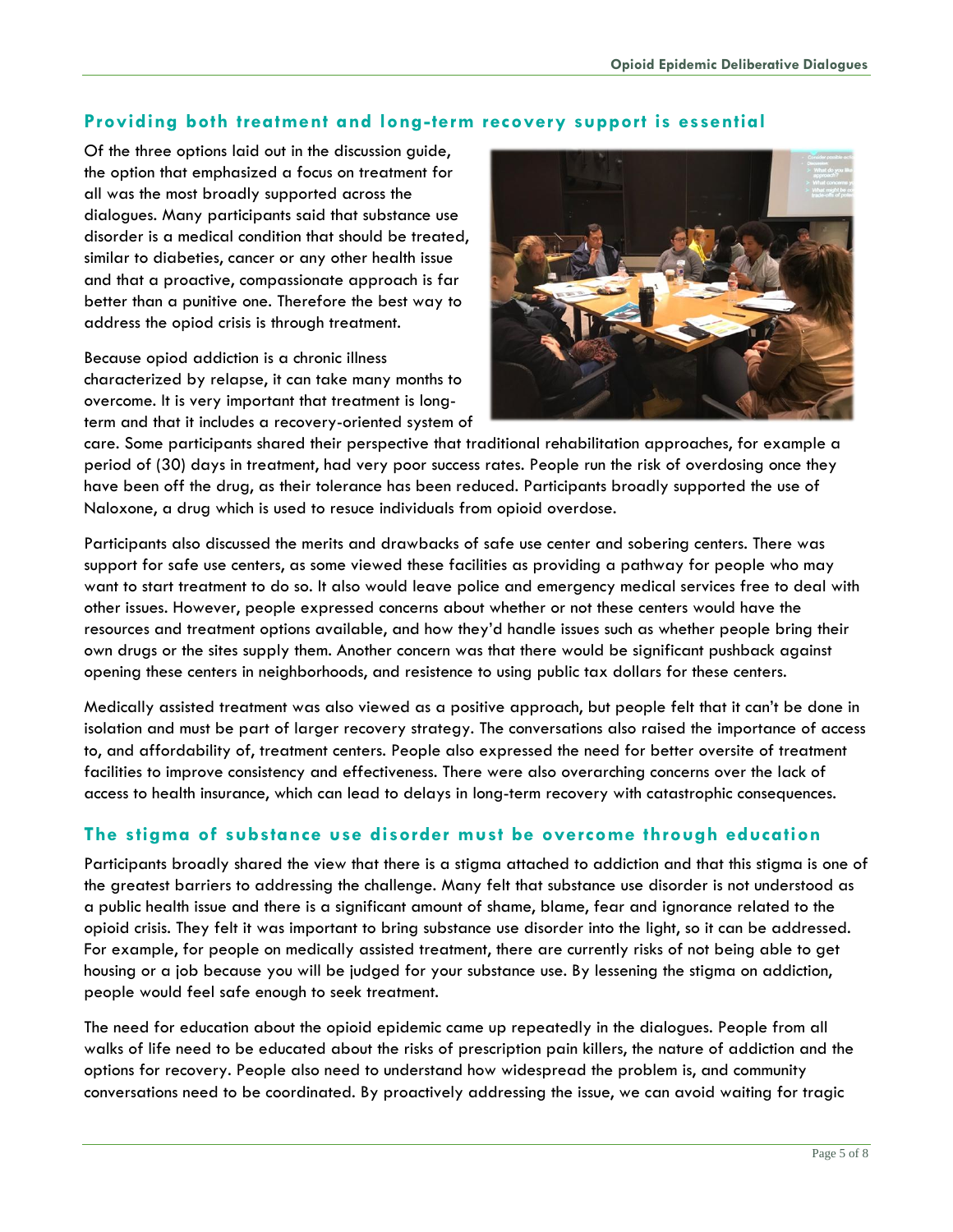situations to occur which can make the debate over solutions much more contentious. Participants felt that doctors, police, parents, teachers, students, health care professionals, people in the justice system – that people from all walks of life were more educated about this issue.

## **A holistic approach is required to address this complex problem**

A common theme that emerged from these conversations was that there is not one simple "fix" for this complex problem. There was a clear sense that more needs to be done to address root causes, rather than simply treating the symptoms of substance use disorder. Some felt that to be effective, treatment must address multiple aspects of a person's health – mental, behavioral, physical, spiritual. Others felt that we should not simply focus on opioids but on substance abuse in general. A holistic approach would involve not only care for an individual's health, but also how law enforcement, the medical and pharmaceutical fields, family and support systems, educational entities, etc., work together to support prevention and recovery.



People also shared the view that there is not a one-sizefits all approach to dealing substance use disorder. We need tailored treatments and flexible recovery programs suited to individual needs and circumstances. Issues such as environmental factors and limited access to health care may make treatment inaccessible. There need to be multiple entry points and exit points for both treatment and recovery. Each community will need to look at the assets that it has, as well as gaps and constraints, in order to accurately assess how to systemically address the opioid crisis.

The importance of prevention was also emphasized during the dialogues. Many viewed a focus on education and

prevention as essential to solving this issue. Participants wanted to see prevention strategies that were research-based, and to monitor these strategies to see what is working. There was a sense that drug addiction is a community problem and society as a whole needs to deal with it, rather than it simply being an issue that those personally impacted must address.

### **More awareness and a greater sense of urgency are needed**

Although our area has not experienced the opioid epidemic to the extent that other communities across the country have, participants still felt that raising the profile of this conversation was important for the long term and for our community's future. There was a sense that people do not realize the extent of the problem and that local leaders are not talking about it. As one participant said, "How do you get people to care about this issue if they don't perceive it as a problem, or if it has not affected them personally yet?". Attendees expressed concern that without a sense of urgency and a commitment to action, that we'd delay addressing this issue until it becomes a greater crisis locally, which can result in devastating impacts on people's lives.

People wanted to see broader awareness of both the problem and of the resources available so that those experiencing substance use disorder can find the help they need more easily. They wanted more conversations happening around the region and a greater level of involvement from leaders who can bring attention, resources and visibility to the problem. There was also a desire to focus on the positive stories of success and recovery. By sharing not only the problem but also the solution more broadly, we can help people be more informed and more willing to engage in addressing this complex problem.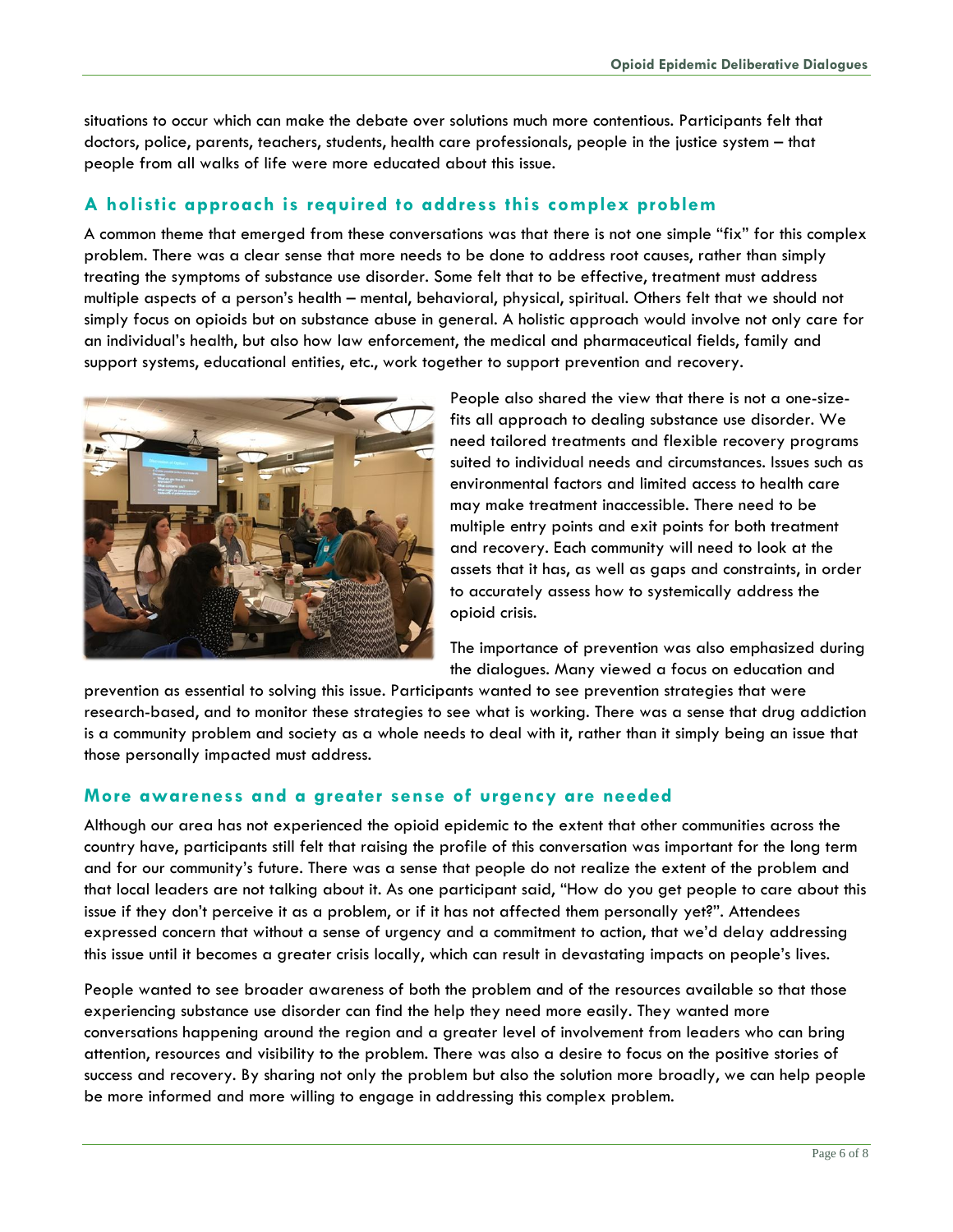# **POSSIBLE ACTIONS**

As people deliberated the positive aspects and potential drawbacks of various approaches, they identified specific actions that could be taken by individuals, community groups, the medical field, law enforcement, educators, etc. The summary below captures some of the ideas participants had for possible strategies to take:

### **Education**

- Educate people about the risks of prescription pain killers
- Teach doctors about addiction
- Ensure police receive more education about how to address substance use disorder
- Do more education in schools to foster prevention
- Educate pharmacists, including about the use of Naloxone
- Increase education about options for recovery
- Reduce the stigma of substance abuse disorder by normalizing this conversation

### **Treatment & Recovery**

- Train more people in how to use Naloxone and increase its availability
- Do more with medically assisted treatments as part of an aligned treatment and recovery system
- Create options other than emergency room
- Ensure treatment is spread throughout the city/county
- Have a warm "hand-off" from treatment to long-term recovery
- Make sure all players in the system are talking to each other
- Use peer coaching and motivational interviewing
- Provide funding for treatment and recovery

### **Sobering Center / Safe Use Center**

- Sobering centers can help
- Need safe use centers
- Have a syringe exchange program
- Create "drop in" centers

#### **Law Enforcement**

- Have more diversion to drug courts to reduce criminal penalties
- Need more judges who understand diversion and pre-arrest
- Have police get more training on how to deal with this issue
- Share more success stories from APD on how they are working with people effectively
- Do more enforcement of drug companies and strengthen FDA to ensure drugs are vetted

#### **Other**

- Pharmacies who issue prescriptions should take them back as well
- Do an asset map in the county to identify needs and gaps
- Build a stronger sense of community
- Look at what other communities are doing
- Accessible & affordability of health insurance